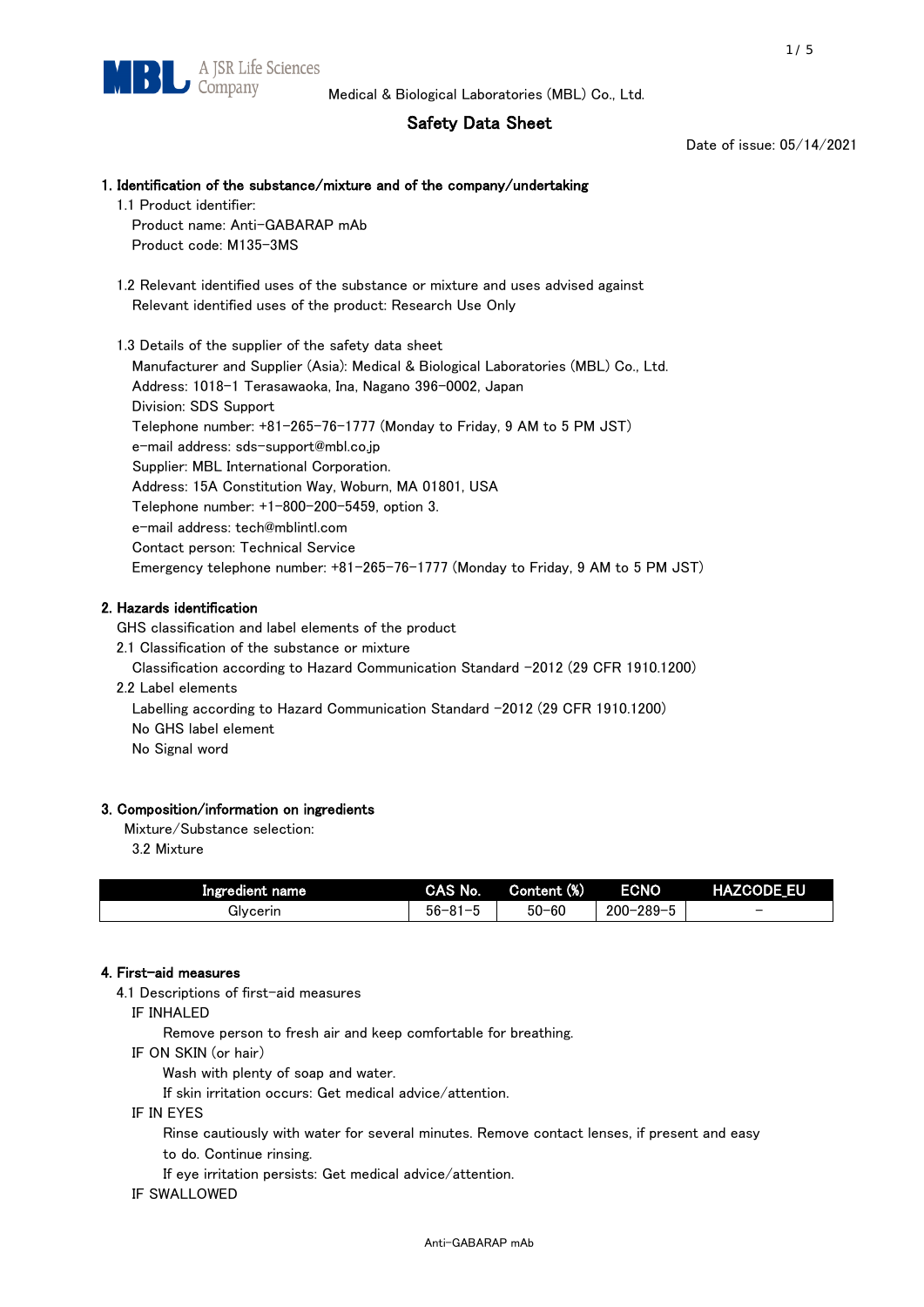Rinse mouth.

## 5. Fire-fighting measures

#### 5.1 Extinguishing media

Suitable extinguishing media

- Use appropriate extinguishing media suitable for surrounding facilities.
- Unsuitable extinguishing media

Unsuitable extinguishing media data is not available.

5.2 Specific hazards arising from the substance or mixture

Specific hazards arising from the substance or mixture is not available.

5.3 Advice for firefighters

Specific fire-fighting measures

Evacuate non-essential personnel to safe area.

### 6. Accidental release measures

 6.1 Personnel precautions, protective equipment and emergency procedures Wear proper protective equipment.

6.2 Environmental precautions

Prevent spills from entering sewers, watercourses or low areas.

6.3 Methods and materials for containment and cleaning up

 Absorb spill with inert material (dry sand, earth, et al), then place in a chemical waste container.

6.4 Reference to other sections

Refer to section 13

# 7. Handling and storage

 7.1 Precautions for safe handling Preventive measures (Safety treatments) Avoid contact with skin. Avoid contact with eyes. Safety measures data is not available. Any incompatibilities data is not available. Advice on general occupational hygiene Do not get in eyes, on skin, or on clothing. Do not eat, drink or smoke when using this product. Wash hands thoroughly after handling. 7.2 Storage Conditions for safe storage Keep container tightly closed.

Keep cool. Protect from sunlight.

Container and packaging materials for safe handling data is not available.

7.3 Specific end use(s)

Research use only.

#### 8. Exposure controls/personal protection

 8.1 Control parameters Adopted value Adopted value in ACGIH is not available. OSHA-PEL (Glycerin)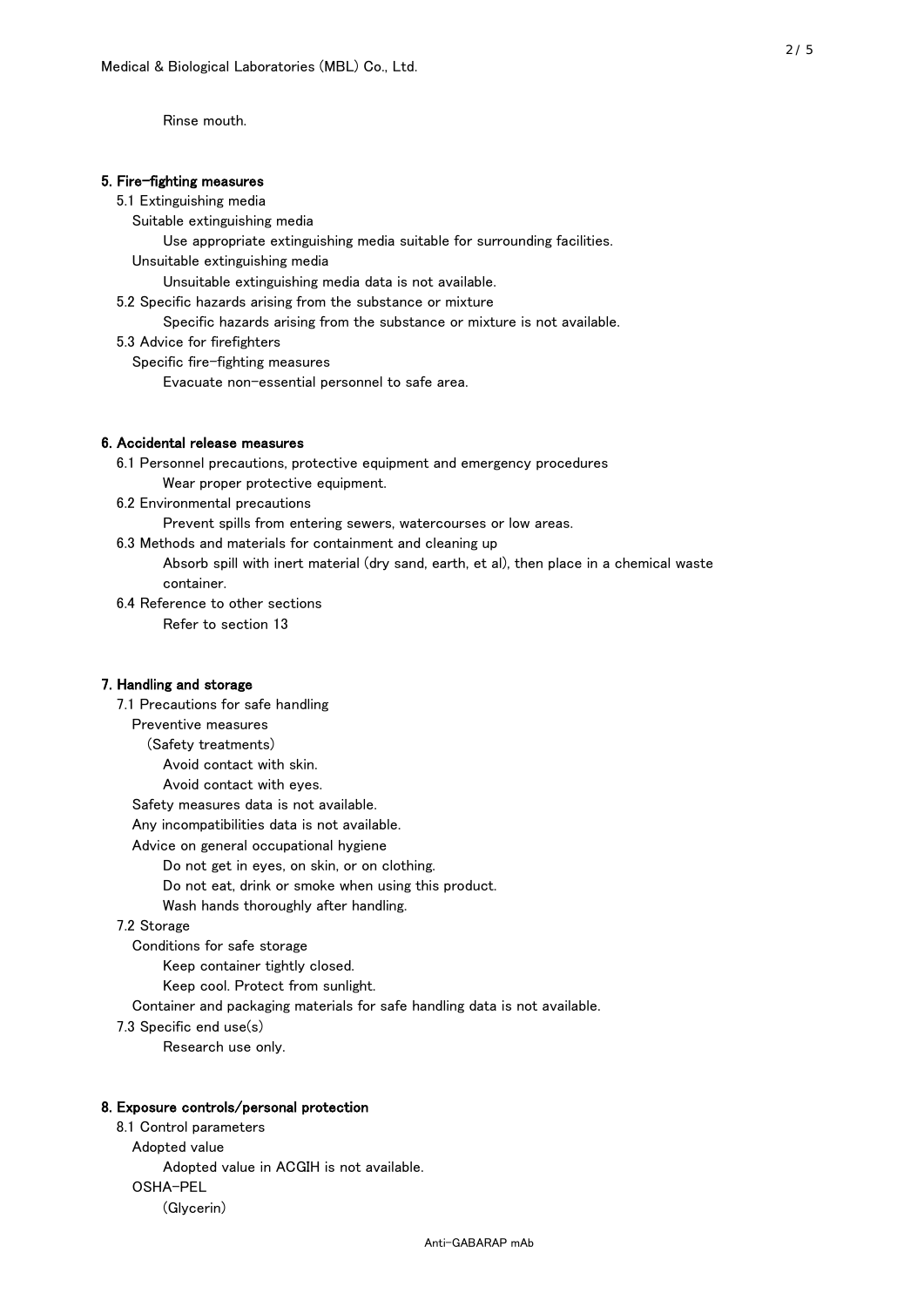TWA: 15mg/m3 (Total dust) TWA: 5mg/m3 (Respirable fraction) NIOSH-REL (Glycerin) See Appendix D 8.2 Exposure controls Appropriate engineering controls Do not use in areas without adequate ventilation. Washing facilities should be available. Individual protection measures Hand protection Wear protective gloves. Eye protection Wear eye/face protection. Skin and body protection Wear protective clothing.

## 9. Physical and Chemical Properties

 9.1 Information on basic physical and chemical properties Physical state: Liquid Color: Colorless Odor data is not available. Melting point/Freezing point data is not available. Boiling point or initial boiling point data is not available. Flammability (gases, liquids and solids) data is not available. Lower and upper explosion limit/flammability limit data is not available. Flash point data is not available. Auto-ignition temperature data is not available. Decomposition temperature data is not available. pH: Neutral Kinematic viscosity data is not available. Solubility: Water solubility: miscible Solubility in solvent data is not available. n-Octanol/water partition coefficient data is not available. Vapor pressure data is not available. Density and/or relative density data is not available. Oxidising properties data is not available. No Particle characteristics data is not available. 9.2 Other information Other information is not available. 10. Stability and Reactivity 10.1 Reactivity Reactivity data is not available. 10.2 Chemical stability Stable under normal storage/handling conditions. 10.3 Possibility of hazardous reactions

Possibility of hazardous reactions data is not available.

10.4 Conditions to avoid

Conditions to avoid data is not available.

10.5 Incompatible materials

Incompatible materials data is not available.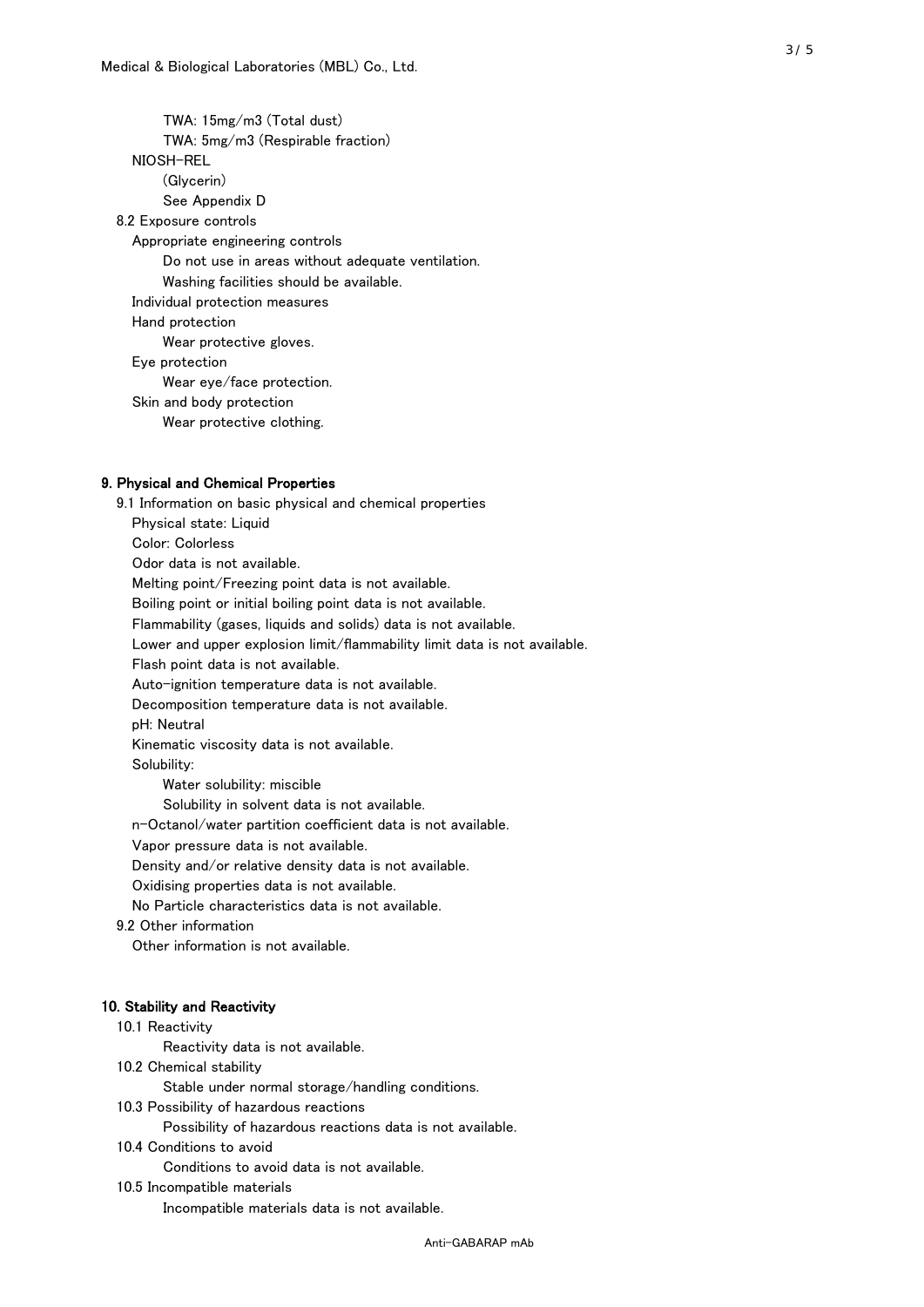10.6 Hazardous decomposition products Hazardous decomposition products data is not available.

# 11. Toxicological Information

 11.1 Information on toxicological effects Acute toxicity data is not available. Irritant properties Skin corrosion/irritation data is not available. Serious eye damage/irritation data is not available. Allergenic and sensitizing effects data is not available. Mutagenic effects data is not available. Carcinogenic effects data is not available. Teratogenic effects data is not available. Reproductive toxicity data is not available. STOT

STOT-single exposure data is not available.

STOT-repeated exposure data is not available.

Aspiration hazard data is not available.

#### 12. Ecological Information

12.1 Ecotoxicity

Ecotoxicity data is not available.

Water solubility

(Glycerin)

miscible (ICSC, 2006)

12.2 Persistence and degradability

Persistence and degradability data is not available.

12.3 Bioaccumulative potential

(Glycerin)

log Pow=-1.76 (ICSC, 2006)

12.4 Mobility in soil

Mobility in soil data is not available.

12.7 Other adverse effects

Ozone depleting chemical data is not available.

#### 13. Disposal considerations

 Description of waste residues and information on their safe handling and methods of disposal, including the disposal of any contaminated packaging

13.1 Waste treatment methods

Dispose of contents/container in accordance with local/national regulation.

Contaminated packing

Dispose of container after using the contents completely.

### 14. Transport Information

 UN No., UN CLASS 14.1 UN No. or ID No.: Not applicable Not applicable to IMDG Code Not applicable to IATA Dangerous Goods Regulations

 14.5 Environmental hazards MARPOL Annex III - Prevention of pollution by harmful substances Marine pollutants (yes/no): no